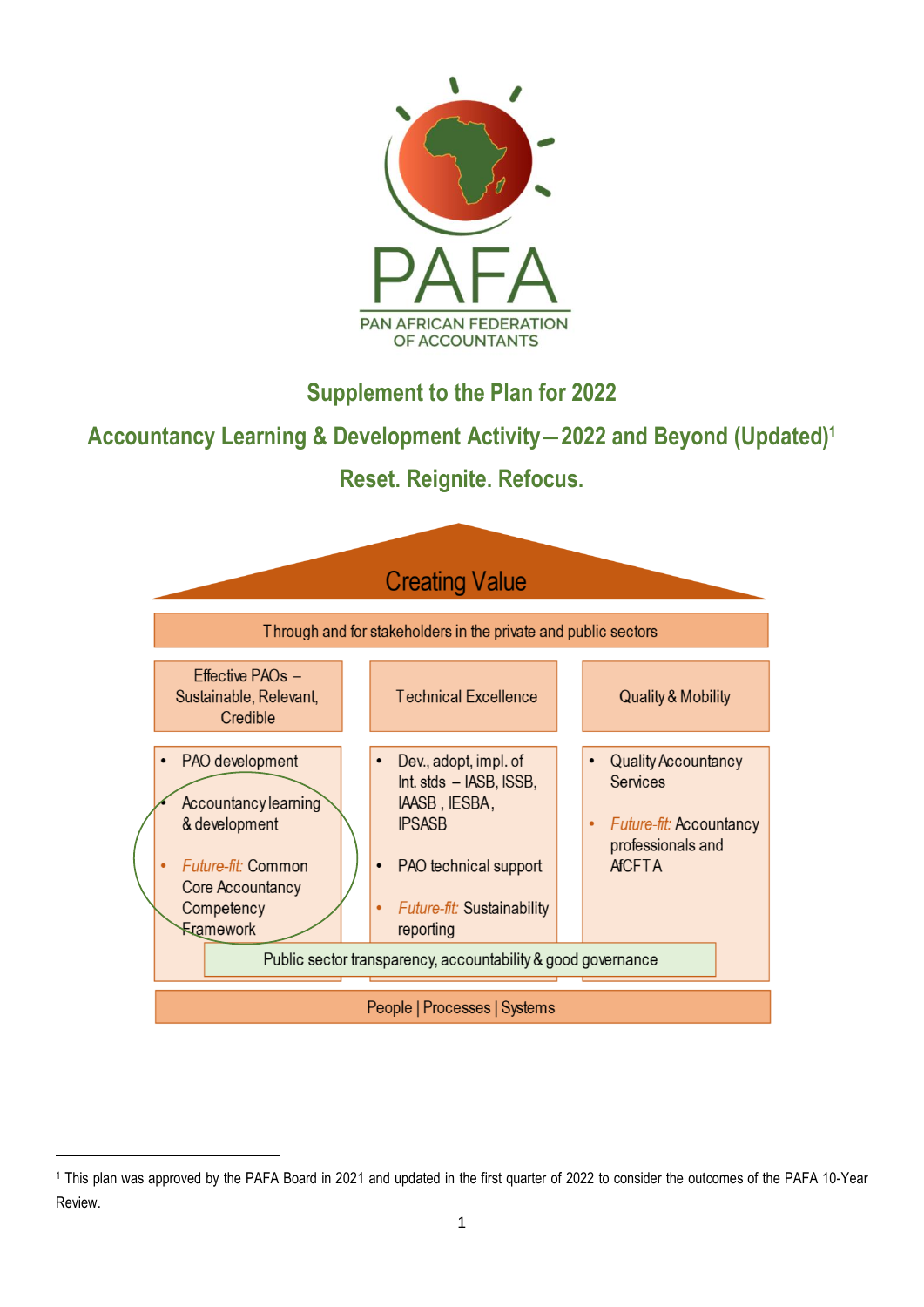This workplan demonstrates how PAFA will aim in 2022 and beyond to achieve the strategic objectives and implement the strategic actions through the established mechanisms set out below.

| <b>Strategic Objectives</b>                                                                                                        | <b>Strategic Actions</b>                                                               | <b>Mechanisms</b>                                                                                              |
|------------------------------------------------------------------------------------------------------------------------------------|----------------------------------------------------------------------------------------|----------------------------------------------------------------------------------------------------------------|
| Developing a future-fit profession<br>for Africa<br>Contribute to the development<br>$\bullet$                                     | Develop a common core competency<br>framework for future-fit accountants for<br>Africa | (Multi-stakeholder)<br>Forum<br>$\bullet$<br>to<br>Advance Accountancy Learning &<br>Development in Africa     |
| of future-fit accountants for<br>Africa<br>Strengthen foundational and ATQ for Africa.<br>$\bullet$<br>intermediary<br>accountancy | Facilitate the implementation of the                                                   | Accountancy<br>Learning<br>&<br><b>Development Advisory Group</b><br>Liaison relations with staff of IFAC<br>۰ |
| capacity in Africa<br>Strengthen<br>public<br>sector<br>$\bullet$<br>accountancy capacity in Africa                                | Facilitate the implementation of the<br>API programmes. <sup>2</sup>                   | African Professionalisation Initiative                                                                         |

<sup>&</sup>lt;sup>2</sup> Refer to the Public Value Management Activity Plan.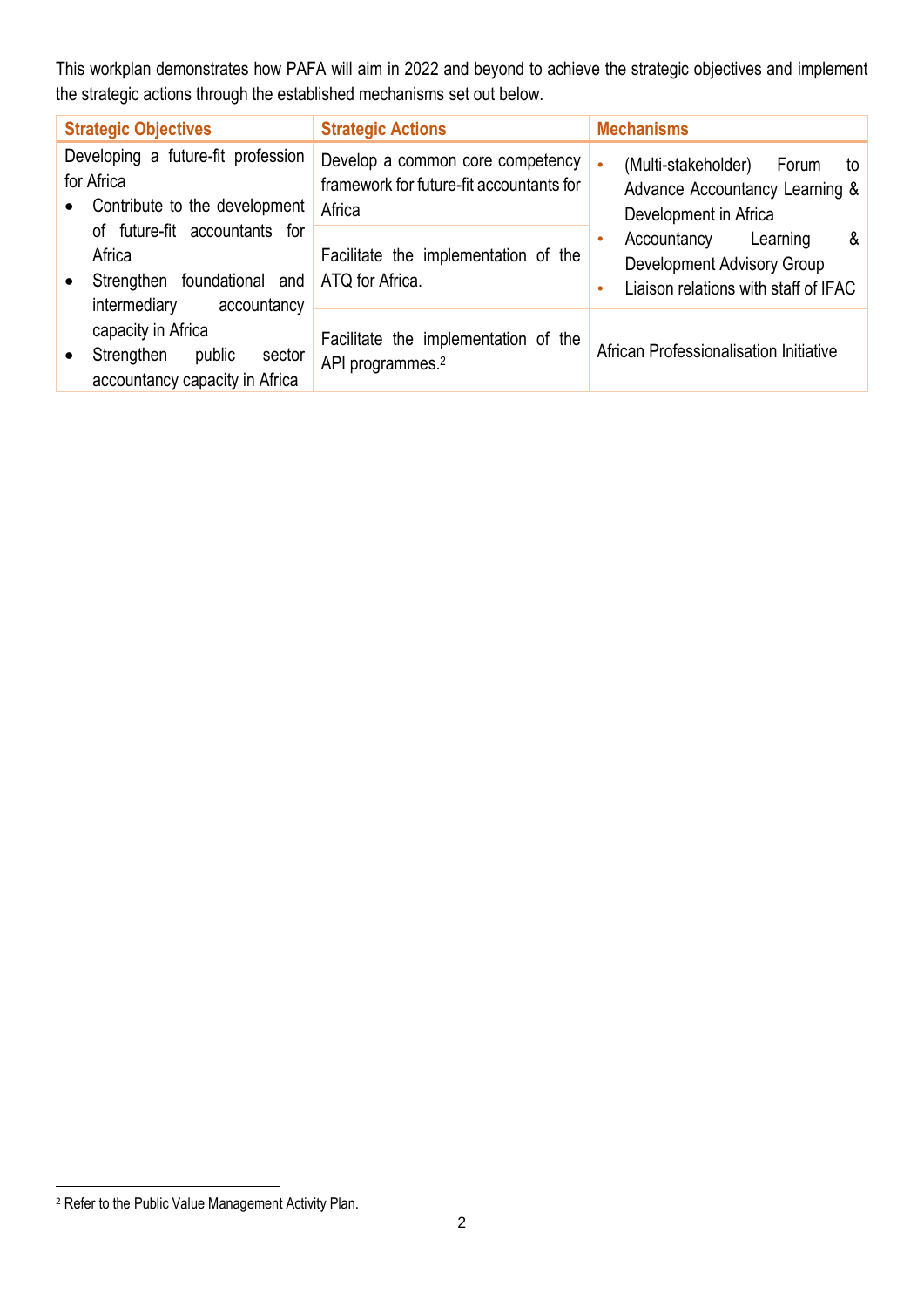*Background* | Adapted from the World Bank Concept Note for the initiative:

As African countries seek new drivers of sustained and inclusive growth to end poverty and build resilient economies after the impact of COVID 19, attention to skills building is increasing. The region's growing working-age population presents a major opportunity to build the required human capital. Therefore, building the skills of today's workers and future generations is vital to realise these objectives and achieve the development potential of the region.

Investing in the skills of youth and adults is one of the most effective strategies to enhance productivity growth and economic inclusion. For productivity growth, support should target demand-driven technical and vocational education and training, higher education, entrepreneurship, and business training programmes. Such support should also enable more on-the-job training, especially for employees in smaller firms. Economic inclusion requires investing in labour market training programmes focused on disadvantaged youth and improving the skills of workers in low-productivity activities. In the accountancy profession there is need to develop adequately trained finance and accounting officers with a range of skills, from foundation to intermediate (/technician) to professional, to serve in both the public and private sectors.

A variety of empirical evidence suggests that improvements in financial transparency enhance the efficient allocation of resources and the growth prospects for developing countries. In addition, empirical studies suggest that improved corporate transparency increases foreign direct investment (FDI), and perceived lack of transparency in both the public and private sectors tends to inhibit FDI. Therefore, it is important for each country to have adequate accountancy skills to achieve these benefits.

Relative to the size of their populations and GDP, the accountancy profession in most countries in Africa is small and underdeveloped. This accountancy skills deficit limits their capacity to achieve effective resource allocation, attraction of FDI, effective and honest delivery of public services, and private sector development. Governments do not have sufficient staff with adequate training in accounting, internal controls, audit and similar functions to help prevent waste, misappropriation, and corruption and to foster financial transparency. In the private sector, micro and small enterprises do not have access to skills enabling basic cash management, bookkeeping, budgeting, reporting and other functions necessary to grow beyond a family operation; obtain access to finance; or emerge from the shadow economy.

Stakeholders, including PAOs, governments, development partners, and international donor organisations, have confirmed a need to address the deficit of accountancy skills and qualification, and some have called for accelerating the development of more accounting technicians in Africa. For example, the World Bank Reports on the Observance of Standards and Codes in Accounting and Auditing (A & A ROSC) for countries in Africa highlight the institutional shortcomings of accounting systems, particularly in the education and qualification systems at all levels of the accountancy profession. While these assessments were performed some years ago, progress has been slow, and capacity challenges remain. This is also in line with PAFA's strategy to build accountancy capacity and support the development of future-ready accountants, and the reason for the Association of Accountancy Bodies in West Africa (ABWA) initiating the Accountancy Technicians Schemes, West Africa (ATSWA). A handful of other PAOs in Africa have also launched accountancy technician qualifications.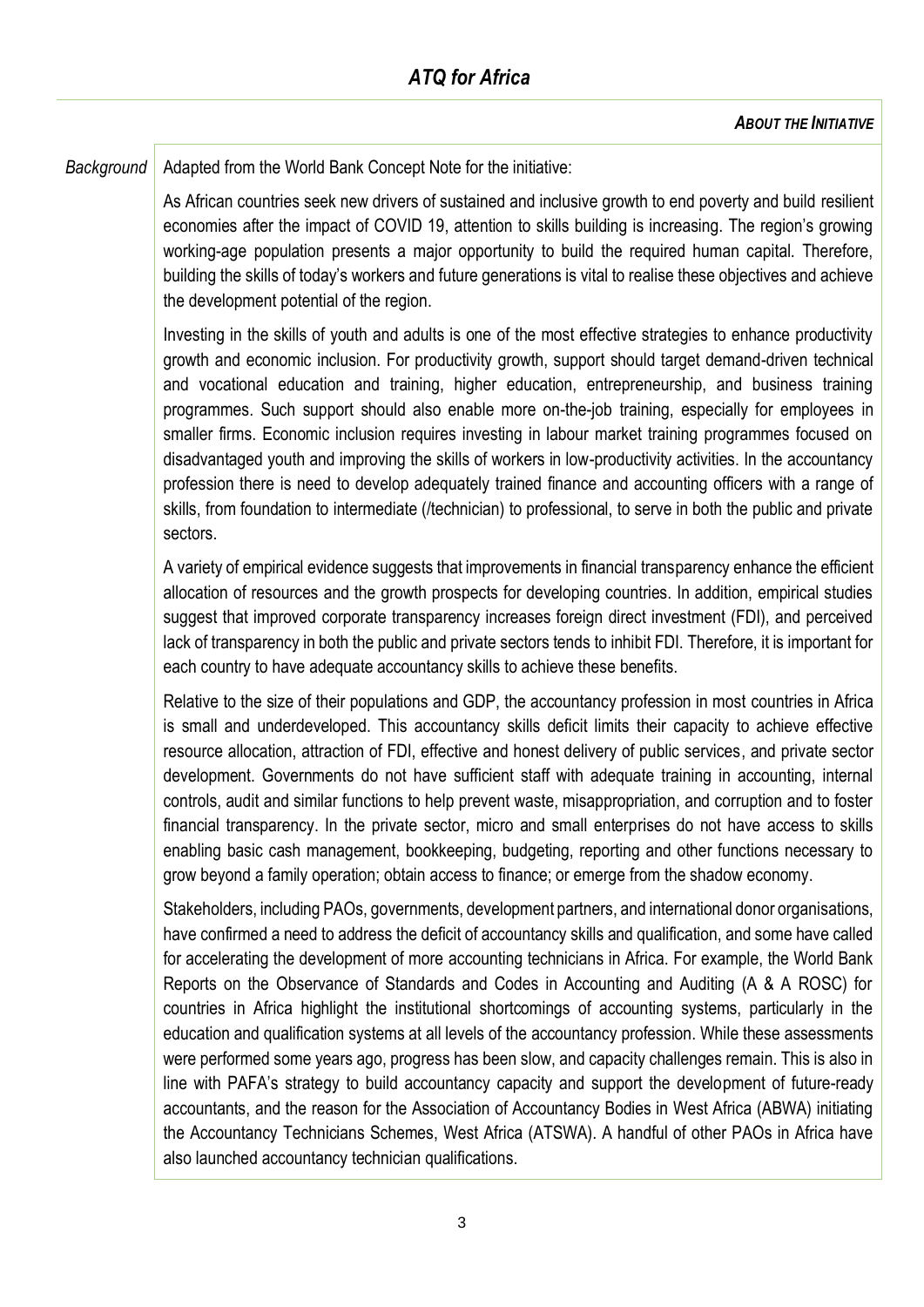|                                            |                        | The World Bank, in collaboration with PAFA and ABWA (supported by ICAN), has launched a project to<br>develop the Accounting Technician Qualification (ATQ) for Africa that would contribute to the development<br>of more intermediate-level accountants in Africa. The World Bank is following a regional approach to<br>enhance regional cooperation and integration, harness economies of scale, strengthen and consolidate<br>standards and practices, and promote regional migration of accountants.                                                                                                                                                                                                                                               |
|--------------------------------------------|------------------------|----------------------------------------------------------------------------------------------------------------------------------------------------------------------------------------------------------------------------------------------------------------------------------------------------------------------------------------------------------------------------------------------------------------------------------------------------------------------------------------------------------------------------------------------------------------------------------------------------------------------------------------------------------------------------------------------------------------------------------------------------------|
|                                            |                        | The ATQ for Africa is one component of the <b>Foundational Accounting and Financial Management Skills</b><br><b>Enhancement (FASE) Program of the World Bank. The other component, which is progressing alongside</b><br>and independent from PAFA, aims to strengthen basic skills related to accounting and financial<br>management in five French-speaking countries (Burkina Faso, Ivory Coast, Morocco, Senegal, Tunisia).                                                                                                                                                                                                                                                                                                                          |
|                                            |                        | The consultant responsible for developing the ATQ for Africa was appointed in January 2022. When<br>completed in the fourth quarter of 2022, the ATQ for Africa will be piloted in three countries. The FASE<br>Program funder – the Austrian Development Agency GmbH (ADA) – approved the World Bank's<br>recommendation that PAFA implements the ATQ for Africa pilot programme. Work to create an effective<br>environment for the implementation of the pilot programme will start early in 2022. The implementation of<br>the pilot programme will start in the fourth quarter of 2022 and continue for approximately 3 years.                                                                                                                      |
| Impact we<br>sought to<br>achieve          | $\bullet$<br>$\bullet$ | Improved public and private sector financial transparency to enhance the efficient allocation of<br>resources and the growth prospects for developing countries<br>Improved corporate transparency that contributes to increased FDI                                                                                                                                                                                                                                                                                                                                                                                                                                                                                                                     |
| <b>Outcomes</b><br>we sought<br>to achieve | $\bullet$<br>$\bullet$ | Accounting Technicians who:<br>In the public sector, help prevent waste, misappropriation and corruption and foster financial<br>$\circ$<br>transparency<br>In the private sector, support micro and small enterprises with basic cash management,<br>$\circ$<br>bookkeeping, budgeting, reporting and other functions necessary to grow beyond a family<br>operation, obtain access to finance or emerge from the shadow economy<br>Enhanced mobility of accountancy skills under the African Continental Free Trade Area (AfCFTA)                                                                                                                                                                                                                      |
| Planned<br>outputs                         |                        | Support for three countries to pilot the ATQ for Africa, comprising of the following for each country:<br>A roadmap to roll out the qualification<br>$\circ$<br>Appropriate infrastructure at the PAO to roll out the qualification, including policy framework,<br>$\circ$<br>governance structure, marketing approaches, and capacity<br>ATQ for Africa curriculum and syllabus adapted to country circumstances, especially to include<br>$\circ$<br>country-specific aspects like company law, taxation, etc.<br>Student study packs (material) for each subject based on the adapted curriculum and syllabus<br>$\circ$<br>Trainer (instructor) packs for each subject<br>$\circ$<br>Workshop with training institutions and instructors<br>$\circ$ |
|                                            |                        | [Funding of USD \$240,000 per country has been allocated by the World Bank for this activity]                                                                                                                                                                                                                                                                                                                                                                                                                                                                                                                                                                                                                                                            |
|                                            | $\bullet$              | A system operated centrally at PAFA to support the implementation of the ATQ for Africa                                                                                                                                                                                                                                                                                                                                                                                                                                                                                                                                                                                                                                                                  |
|                                            |                        | [Funding of USD \$80,000 has been allocated by the World Bank for this activity]                                                                                                                                                                                                                                                                                                                                                                                                                                                                                                                                                                                                                                                                         |
|                                            | $\bullet$              | A credible process for managing the funded programme                                                                                                                                                                                                                                                                                                                                                                                                                                                                                                                                                                                                                                                                                                     |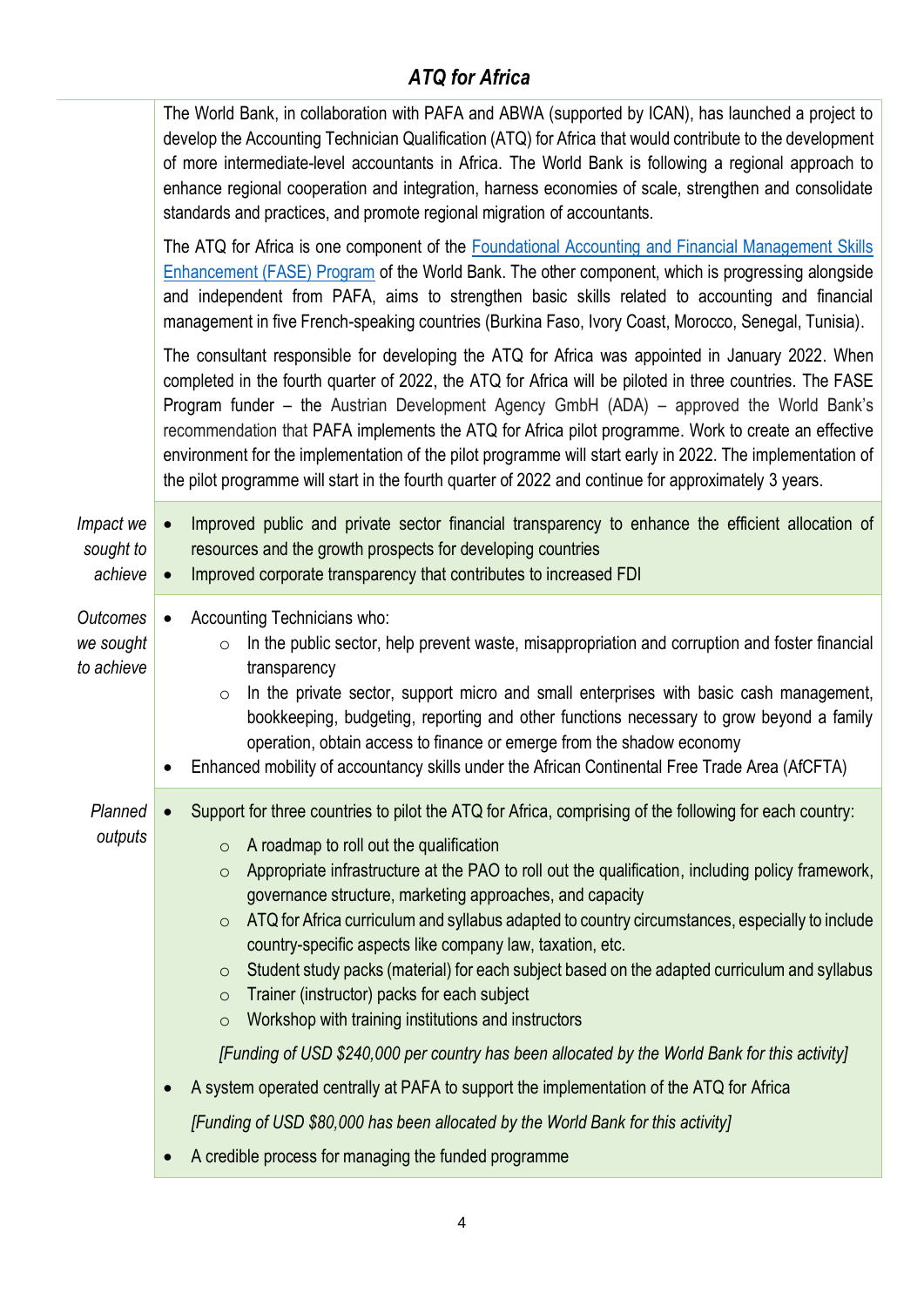*[It is envisaged that part of the money allocated for country implementation above would be reallocated by the World Bank for additional PAFA resource(s)]*

#### *PAFA'S ABILITY TO DELIVER*

| <b>SWOT</b>        | Strengths <sup>3</sup><br><b>Brand recognition</b><br>$\bullet$<br>Reach across Africa<br>$\bullet$<br>Relevant MOU partners and stakeholder relations<br>$\bullet$<br>Interest of affiliates with global reach and quality<br>$\bullet$<br>resources to support PAFA<br>Ability to convene and influence                                                                                                                                                                                                                                                                                                                                                                                                                                                                                                                                                                                                                                                                    | Weaknesses <sup>4</sup><br>Limited financial and human resources<br>Slow to market                                                                                                                                                                                                                                                                                                                                                                                  |
|--------------------|------------------------------------------------------------------------------------------------------------------------------------------------------------------------------------------------------------------------------------------------------------------------------------------------------------------------------------------------------------------------------------------------------------------------------------------------------------------------------------------------------------------------------------------------------------------------------------------------------------------------------------------------------------------------------------------------------------------------------------------------------------------------------------------------------------------------------------------------------------------------------------------------------------------------------------------------------------------------------|---------------------------------------------------------------------------------------------------------------------------------------------------------------------------------------------------------------------------------------------------------------------------------------------------------------------------------------------------------------------------------------------------------------------------------------------------------------------|
|                    | Opportunities <sup>5</sup><br>Strengthening foundational accountancy skills on<br>the continent<br>Enhancing relevance of PAOs to key stakeholders<br>٠<br>Adding revenue streams for PAOs<br>$\bullet$<br>Increasing mobility of accountancy skills across the<br>$\bullet$<br>continent<br>Harnessing economies of scale to address strategic<br>$\bullet$<br>areas of mutual interest to PAOs<br>Pursuing strategic areas of mutual interest with the<br>$\bullet$<br>African Union to contribute to Agenda 2063                                                                                                                                                                                                                                                                                                                                                                                                                                                          | Threats <sup>6</sup><br>PAOs have limited financial and human<br>resources to undertake new initiatives<br>PAOs reluctant to add Accounting<br>Technician category of membership<br>ATQ not yet recognised by employers /<br>$\bullet$<br>labour markets<br>Diverse accountancy profession, PAO,<br>$\bullet$<br>accountancy learning and development<br>models among PAOs; diverse cultures,<br>including language; diverse legal<br>frameworks<br>Disengaged PAOs |
| Potential<br>risks | Misalignment of the objectives of PAFA and the World Bank regarding the ATQ for Africa<br>$\bullet$<br>Ineffective environment for successful implementation of the pilot programme (The World Bank-funded<br>$\bullet$<br>project to develop the ATQ for Africa does not cover all eight key dimensions of a professional<br>qualification - syllabus, examination, tuition, learning materials, entry and exit requirements, skills,<br>management, and marketing. It provides for limited stakeholder consensus building.)<br>Pilot PAOs not sufficiently capacitated to deliver the ATQ for Africa (The selection criteria for pilot<br>$\bullet$<br>countries include fragile countries and nascent accountancy professions.)<br>Parents / students / educators / employers / labour markets are not aware / do not recognise / do not<br>$\bullet$<br>value Accounting Technicians (lack of demand)<br>PAOs not interested in offering ATQ for Africa (lack of supply) |                                                                                                                                                                                                                                                                                                                                                                                                                                                                     |

• Insufficient or unsustainable support at PAFA or country/PAO level to implement the ATQ for Africa

<sup>&</sup>lt;sup>3</sup> Factors that contribute to the continued success of PAFA and assist in achieving its mission.

<sup>4</sup> Factors that hamper PAFA's success and growth and prevent it from achieving its mission and full potential.

<sup>5</sup> The environment within which PAFA operates offers opportunities. Which opportunities could PAFA harness to benefit its stakeholders?

<sup>6</sup> Factors that exit in the external environment that are not within PAFA's control and pose risks to its stability and sustainability.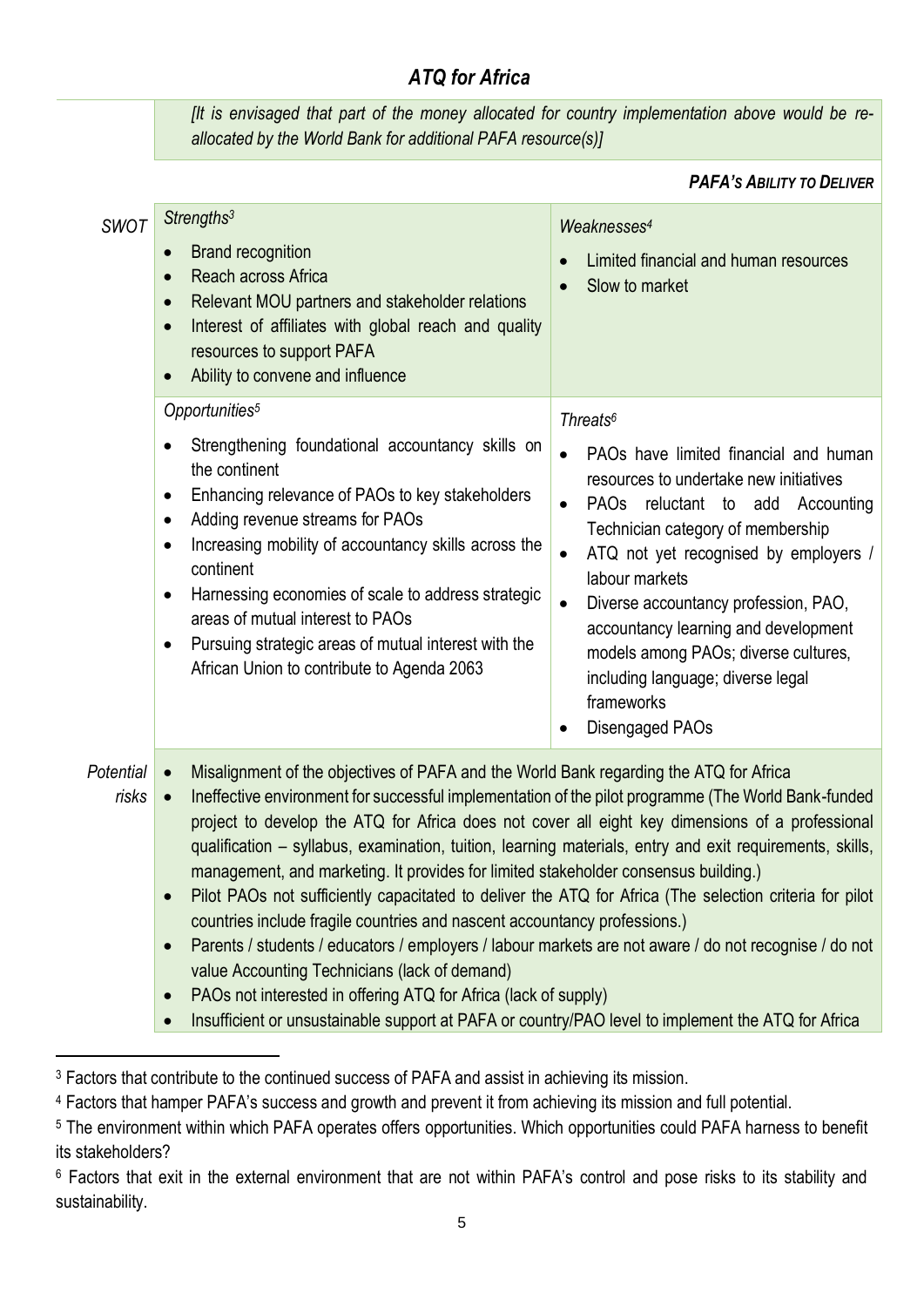|                                                 | ATQ for Africa of insufficient quality<br>$\bullet$<br>ATQ for Africa too generic; not available in languages other than English; not appropriately<br>$\bullet$<br>contextualised to country circumstances, e.g., French-speaking countries<br>ATQ for Africa not kept updated due to lack of funding<br>$\bullet$<br>No funding for individuals interested in obtaining the ATQ for Africa qualification at country level (this<br>$\bullet$<br>is not covered by the World Bank funding)<br>Risks associated with managing a donor-funded programme-including, non-compliance risk,<br>$\bullet$<br>procurement risk, delivery risk-within scope, on time and within budget; inadequate donor support for<br>internal resource(s), etc. |  |
|-------------------------------------------------|--------------------------------------------------------------------------------------------------------------------------------------------------------------------------------------------------------------------------------------------------------------------------------------------------------------------------------------------------------------------------------------------------------------------------------------------------------------------------------------------------------------------------------------------------------------------------------------------------------------------------------------------------------------------------------------------------------------------------------------------|--|
| Partners                                        | The World Bank and other development partners<br>$\bullet$<br>Donor organisations<br>$\bullet$<br>ABWA and PAOs with ATQs<br>$\bullet$<br>Consultant responsible for developing the ATQ for Africa<br>$\bullet$<br>PAO <sub>s</sub><br>$\bullet$<br>Employers / potential employers of Accounting Technicians<br>$\bullet$                                                                                                                                                                                                                                                                                                                                                                                                                 |  |
| <b>PAFA</b><br>groups                           | Accountancy Learning & Development Advisory Group (see Appendix A)<br>$\bullet$<br>(Multi-stakeholder) Forum to Advance Accountancy Learning & Development in Africa (see Appendix<br>B)<br>Forum for Development Partners and Donor Organisations Interested in Accountancy in Africa (see<br>Appendix C)                                                                                                                                                                                                                                                                                                                                                                                                                                 |  |
|                                                 | <b>PAFA's PLANNED ACTIVITIES FOR 2021/22</b>                                                                                                                                                                                                                                                                                                                                                                                                                                                                                                                                                                                                                                                                                               |  |
| <b>Institution</b><br>building                  | Cooperate with the World Bank to support PAFA's selection as ATQ for Africa implementation partner,<br>$\bullet$<br>including:<br>Assessment of PAFA: governance, capacity, fiduciary arrangements<br>$\circ$<br>Establish a credible process for managing the funded programme<br>Establish a system operated centrally at PAFA to support the implementation of the ATQ for Africa in<br>$\bullet$<br>countries beyond the pilot countries                                                                                                                                                                                                                                                                                               |  |
| Selection of<br>the three<br>pilot<br>countries | The following criteria will be used by the World Bank to select the countries: (1) no existing ATQ<br>programme; (2) accountancy profession is at a nascent stage of development; (3) fragile and conflict<br>countries that require development partner support; (4) countries of interest to Austrian Ministry of Finance;<br>and (5) countries of interest to PAFA and IFAC<br>Engage the selected countries and gain the necessary buy-in and commitment<br>$\bullet$                                                                                                                                                                                                                                                                  |  |
| Raising<br>awareness                            | Campaign to promote Accounting Technicians                                                                                                                                                                                                                                                                                                                                                                                                                                                                                                                                                                                                                                                                                                 |  |
| <b>Building</b><br>capacity                     | Take actions necessary to create an effective environment for the successful implementation of the<br>$\bullet$<br>pilot programme on behalf of the World Bank; this includes considering the key dimensions of a<br>professional qualification not covered by the funded project to develop the ATQ for Africa as well as<br>building the capacity of the pilot PAOs to enable effective delivery of the ATQ for Africa                                                                                                                                                                                                                                                                                                                   |  |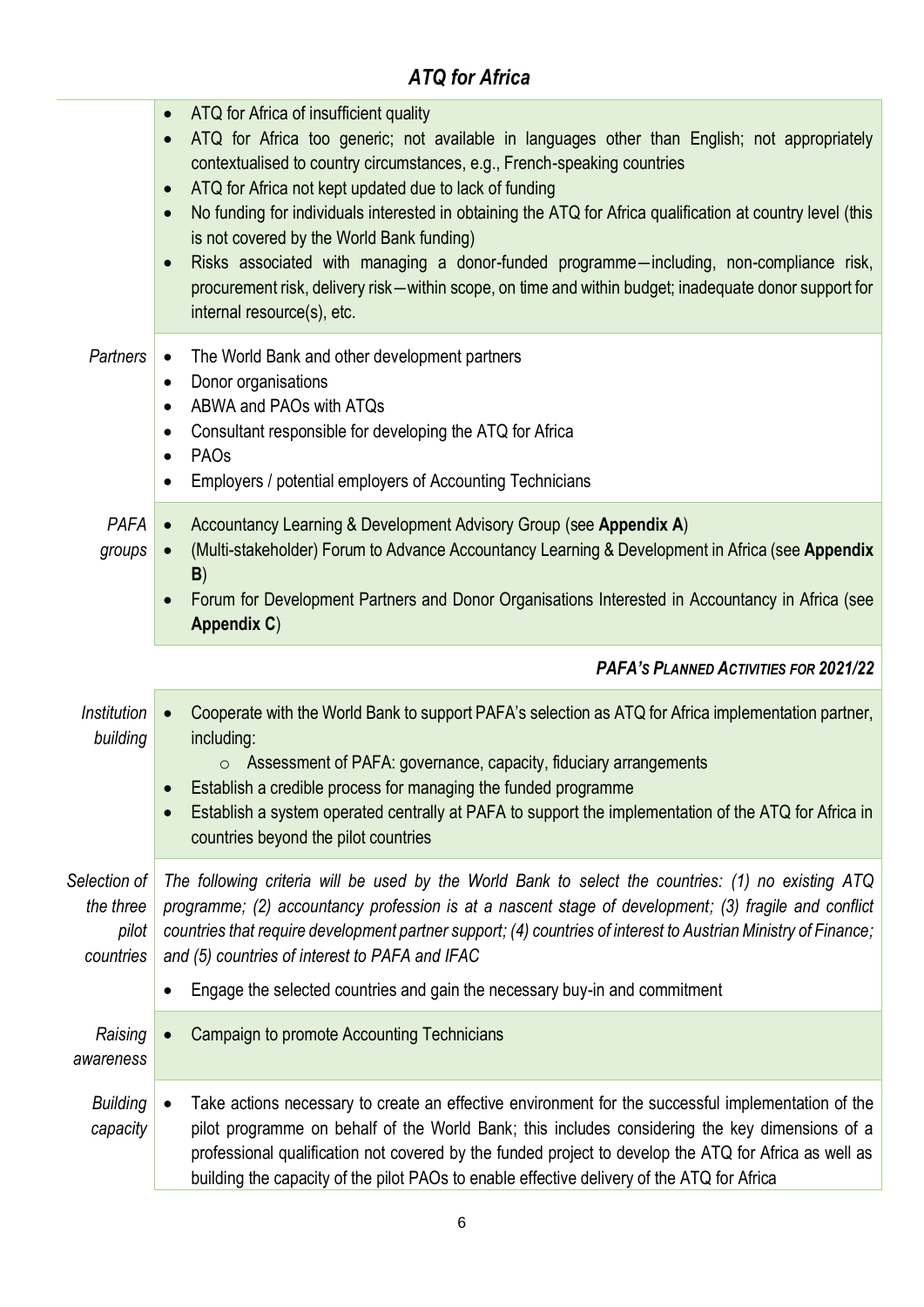|                                      | Manage the World Bank funded programme to pilot the ATQ for Africa in three countries                                                                                                                                                                                   |
|--------------------------------------|-------------------------------------------------------------------------------------------------------------------------------------------------------------------------------------------------------------------------------------------------------------------------|
| Developing<br>/ sharing<br>knowledge | Review the CAPA publications and develop similar PAFA publications, making the case for PAOs<br>supporting Accounting Technicians<br>Repurpose the deliverables developed as part of the ATQ for Africa pilot programme to support<br>implementation in other countries |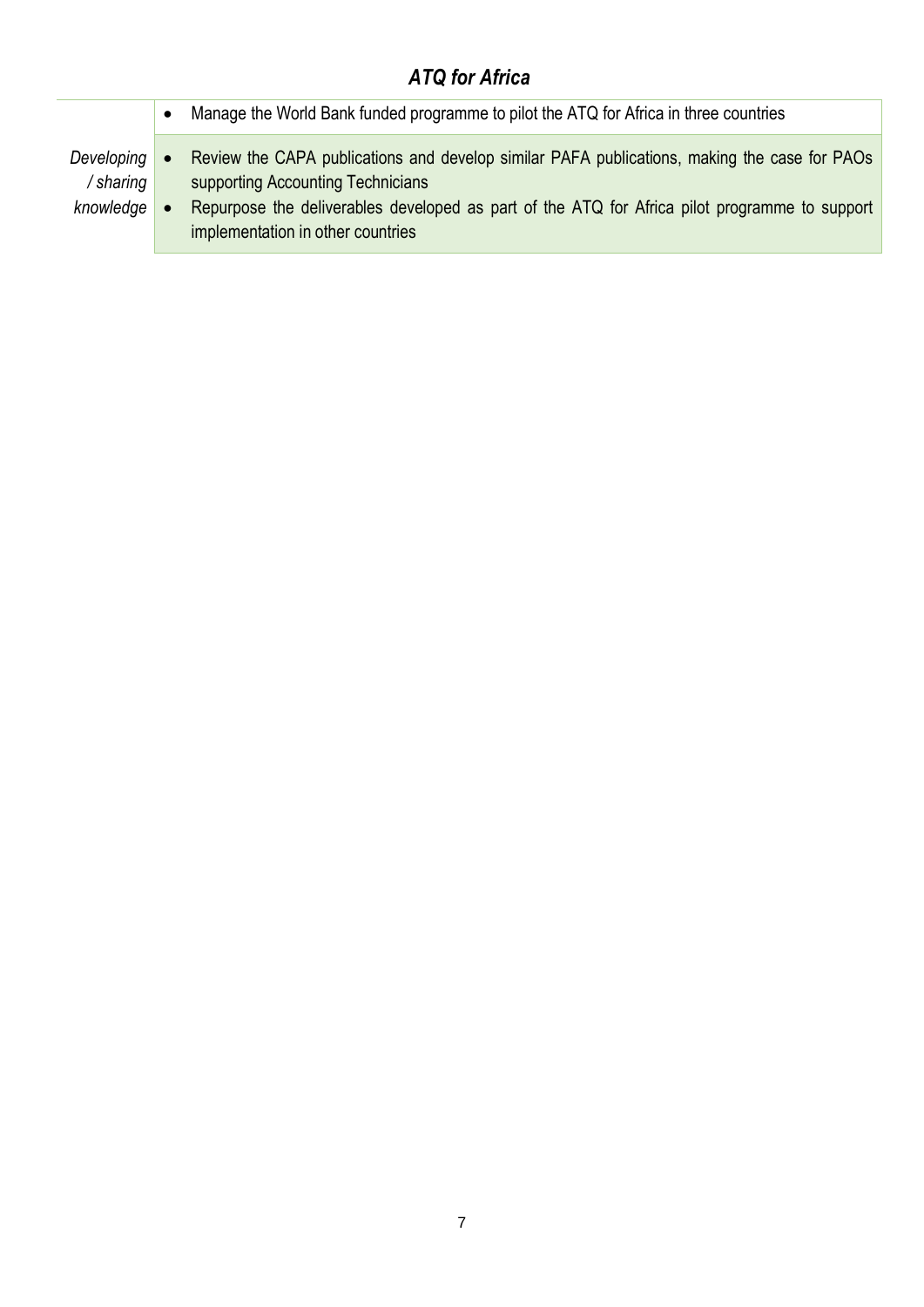#### *ABOUT THE INITIATIVE*

| Background                        | An objective of the AfCFTA is to create a single market for goods and services by facilitating movement of<br>persons to deepen the economic integration of the African continent in accordance with the Pan African<br>Vision of 'an integrated, prosperous and peaceful Africa', which is enshrined in Agenda 2063. The<br>accountancy profession in Africa must find its relevance within the context of the AfCFTA and play its part<br>in liberalising trade in services by facilitating movement of accountancy skills within the continent.<br>Furthermore, the Fourth Industrial Revolution (4IR) and other macro trends have significant implications<br>for the future relevance of the accountancy profession. The AfCCCFFA seeks to respond to the above.<br>The AfCCCFFA would guide PAOs to develop a future-fit accountancy profession that, by responding<br>to the requirements of 4IR and other drivers of change, is relevant, reputable, valued, and sustainable, as<br>well as attractive to a diversity of individuals who meet the needs of private and public sector organisations<br>and society.<br>The AfCCCFFA would recognise that countries in Africa have different models to qualify accountancy<br>professionals, while aiming to make it easier for PAOs to recognise each other's qualifications and<br>thereby enhance mobility of accountancy skills in Africa.<br>The concept of the AfCCCFFA was approved by the PAFA Board in 2020. |                                       |  |
|-----------------------------------|-----------------------------------------------------------------------------------------------------------------------------------------------------------------------------------------------------------------------------------------------------------------------------------------------------------------------------------------------------------------------------------------------------------------------------------------------------------------------------------------------------------------------------------------------------------------------------------------------------------------------------------------------------------------------------------------------------------------------------------------------------------------------------------------------------------------------------------------------------------------------------------------------------------------------------------------------------------------------------------------------------------------------------------------------------------------------------------------------------------------------------------------------------------------------------------------------------------------------------------------------------------------------------------------------------------------------------------------------------------------------------------------------------------------------------------------------------------------------------|---------------------------------------|--|
| Impact we<br>sought to<br>achieve | Enhanced public and private value creation across the continent<br>$\bullet$                                                                                                                                                                                                                                                                                                                                                                                                                                                                                                                                                                                                                                                                                                                                                                                                                                                                                                                                                                                                                                                                                                                                                                                                                                                                                                                                                                                                |                                       |  |
| <b>Outcomes</b>                   | Consistency in quality future-fit accountancy professionals across the continent<br>$\bullet$                                                                                                                                                                                                                                                                                                                                                                                                                                                                                                                                                                                                                                                                                                                                                                                                                                                                                                                                                                                                                                                                                                                                                                                                                                                                                                                                                                               |                                       |  |
| we sought                         | Enhanced market recognition of accountancy qualifications at national and regional levels                                                                                                                                                                                                                                                                                                                                                                                                                                                                                                                                                                                                                                                                                                                                                                                                                                                                                                                                                                                                                                                                                                                                                                                                                                                                                                                                                                                   |                                       |  |
| to achieve                        | Enhanced mobility of accountancy services under the AfCFTA<br>٠                                                                                                                                                                                                                                                                                                                                                                                                                                                                                                                                                                                                                                                                                                                                                                                                                                                                                                                                                                                                                                                                                                                                                                                                                                                                                                                                                                                                             |                                       |  |
| Planned<br>outputs                | A common content accountancy competency framework that would be used by PAOs, educational<br>$\bullet$<br>institutions and other interested stakeholders as the basis of their national professional<br>accountancy qualification(s)<br>A potential programme to pilot the framework in a few countries in Africa (subject to available                                                                                                                                                                                                                                                                                                                                                                                                                                                                                                                                                                                                                                                                                                                                                                                                                                                                                                                                                                                                                                                                                                                                     |                                       |  |
|                                   | resources)                                                                                                                                                                                                                                                                                                                                                                                                                                                                                                                                                                                                                                                                                                                                                                                                                                                                                                                                                                                                                                                                                                                                                                                                                                                                                                                                                                                                                                                                  |                                       |  |
|                                   |                                                                                                                                                                                                                                                                                                                                                                                                                                                                                                                                                                                                                                                                                                                                                                                                                                                                                                                                                                                                                                                                                                                                                                                                                                                                                                                                                                                                                                                                             | <b>PAFA'S ABILITY TO DELIVER</b>      |  |
| <b>SWOT</b>                       | Strengths <sup>7</sup>                                                                                                                                                                                                                                                                                                                                                                                                                                                                                                                                                                                                                                                                                                                                                                                                                                                                                                                                                                                                                                                                                                                                                                                                                                                                                                                                                                                                                                                      | Weaknesses <sup>8</sup>               |  |
|                                   | <b>Brand recognition</b><br>$\bullet$                                                                                                                                                                                                                                                                                                                                                                                                                                                                                                                                                                                                                                                                                                                                                                                                                                                                                                                                                                                                                                                                                                                                                                                                                                                                                                                                                                                                                                       | Limited financial and human resources |  |
|                                   | Reach across Africa<br>$\bullet$<br>Relevant MOU partners and stakeholder relations<br>$\bullet$                                                                                                                                                                                                                                                                                                                                                                                                                                                                                                                                                                                                                                                                                                                                                                                                                                                                                                                                                                                                                                                                                                                                                                                                                                                                                                                                                                            | Slow to market                        |  |
|                                   | Interest of affiliates with global reach and quality<br>$\bullet$                                                                                                                                                                                                                                                                                                                                                                                                                                                                                                                                                                                                                                                                                                                                                                                                                                                                                                                                                                                                                                                                                                                                                                                                                                                                                                                                                                                                           |                                       |  |

resources to support PAFA

<sup>7</sup> Factors that contribute to the continued success of PAFA and assist in achieving its mission.

<sup>8</sup> Factors that hamper PAFA's success and growth and prevent it from achieving its mission and full potential.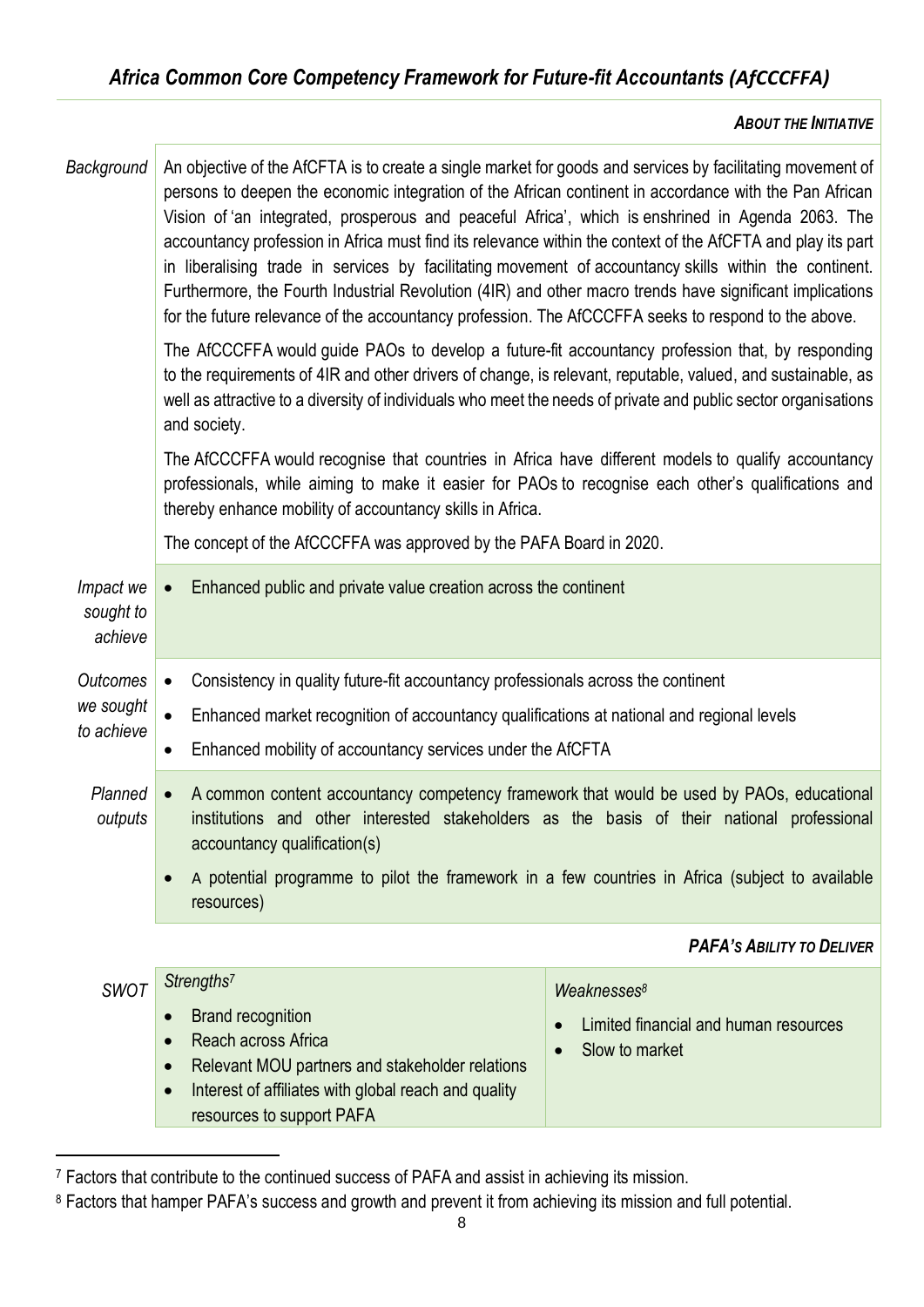# *Africa Common Core Competency Framework for Future-fit Accountants (AfCCCFFA)*

|                       | Ability to convene and influence<br>$\bullet$                                                                                                                                                                                                                                                                                                                                                                                                                                                                                                                                               |                                                                                                                                                                                                                                                                                                                                                                                                                                                                                                               |
|-----------------------|---------------------------------------------------------------------------------------------------------------------------------------------------------------------------------------------------------------------------------------------------------------------------------------------------------------------------------------------------------------------------------------------------------------------------------------------------------------------------------------------------------------------------------------------------------------------------------------------|---------------------------------------------------------------------------------------------------------------------------------------------------------------------------------------------------------------------------------------------------------------------------------------------------------------------------------------------------------------------------------------------------------------------------------------------------------------------------------------------------------------|
|                       | Opportunities <sup>9</sup><br>Supporting<br>development<br>of<br>future-fit<br>the<br>$\bullet$<br>accountancy professionals on the Continent<br>Enhancing relevance of PAOs to key stakeholders<br>$\bullet$<br>Enhancing relevance of accountancy professionals<br>٠<br>in the market<br>Increasing mobility of accountancy skills across the<br>$\bullet$<br>Continent<br>Harnessing economies of scale to address<br>$\bullet$<br>strategic areas of mutual interest to PAOs<br>Pursuing strategic areas of mutual interest with the<br>٠<br>African Union to contribute to Agenda 2063 | Threats <sup>10</sup><br>Diverse national learning and development<br>$\bullet$<br>models<br>PAOs have limited financial and human<br>$\bullet$<br>resources to undertake new initiatives<br>PAOs struggling to implement the new IES,<br>$\bullet$<br>which became effective in 2021<br>Diverse accountancy profession, PAO,<br>$\bullet$<br>accountancy learning and development<br>models among PAOs; diverse cultures,<br>including language; diverse legal<br>frameworks<br>Disengaged PAOs<br>$\bullet$ |
| Potential<br>risks    | PAOs resisting changes to accountancy learning and development<br>$\bullet$<br>PAOs resisting to see similarities, a focus on differences<br>$\bullet$<br>Insufficient or unsustainable support to implement the AfCCCFFA at country level<br>$\bullet$<br>AfCCCFFA of insufficient quality<br>$\bullet$<br>AfCCCFFA too generic; not available in languages other than English; not appropriately contextualised<br>$\bullet$<br>to country circumstances<br>AfCCCFFA not kept updated due to lack of funding<br>$\bullet$                                                                 |                                                                                                                                                                                                                                                                                                                                                                                                                                                                                                               |
| <b>Partners</b>       | <b>PAOs</b><br>$\bullet$<br><b>Educational institutions</b><br>$\bullet$<br>Ministries of Education<br><b>Qualifications Authorities</b><br>Firms<br>٠<br>Other employers / potential employers of accountancy professionals<br>Foreign PAOs that have updated their accountancy competency frameworks in response to the rapidly<br>$\bullet$<br>changing environment<br>Development partners and donor organisations<br>$\bullet$<br><b>IFAC</b><br>$\bullet$<br>Researchers<br>$\bullet$                                                                                                 |                                                                                                                                                                                                                                                                                                                                                                                                                                                                                                               |
| <b>PAFA</b><br>groups | Accountancy Learning & Development Advisory Group (see Appendix A)<br>$\bullet$<br>(Multi-stakeholder) Forum to Advance Accountancy Learning & Development in Africa (see Appendix<br>B)                                                                                                                                                                                                                                                                                                                                                                                                    |                                                                                                                                                                                                                                                                                                                                                                                                                                                                                                               |

<sup>9</sup> The environment within which PAFA operates offers opportunities. Which opportunities could PAFA harness to benefit its stakeholders?

10 Factors that exit in the external environment that are not within PAFA's control and pose risks to its stability and sustainability.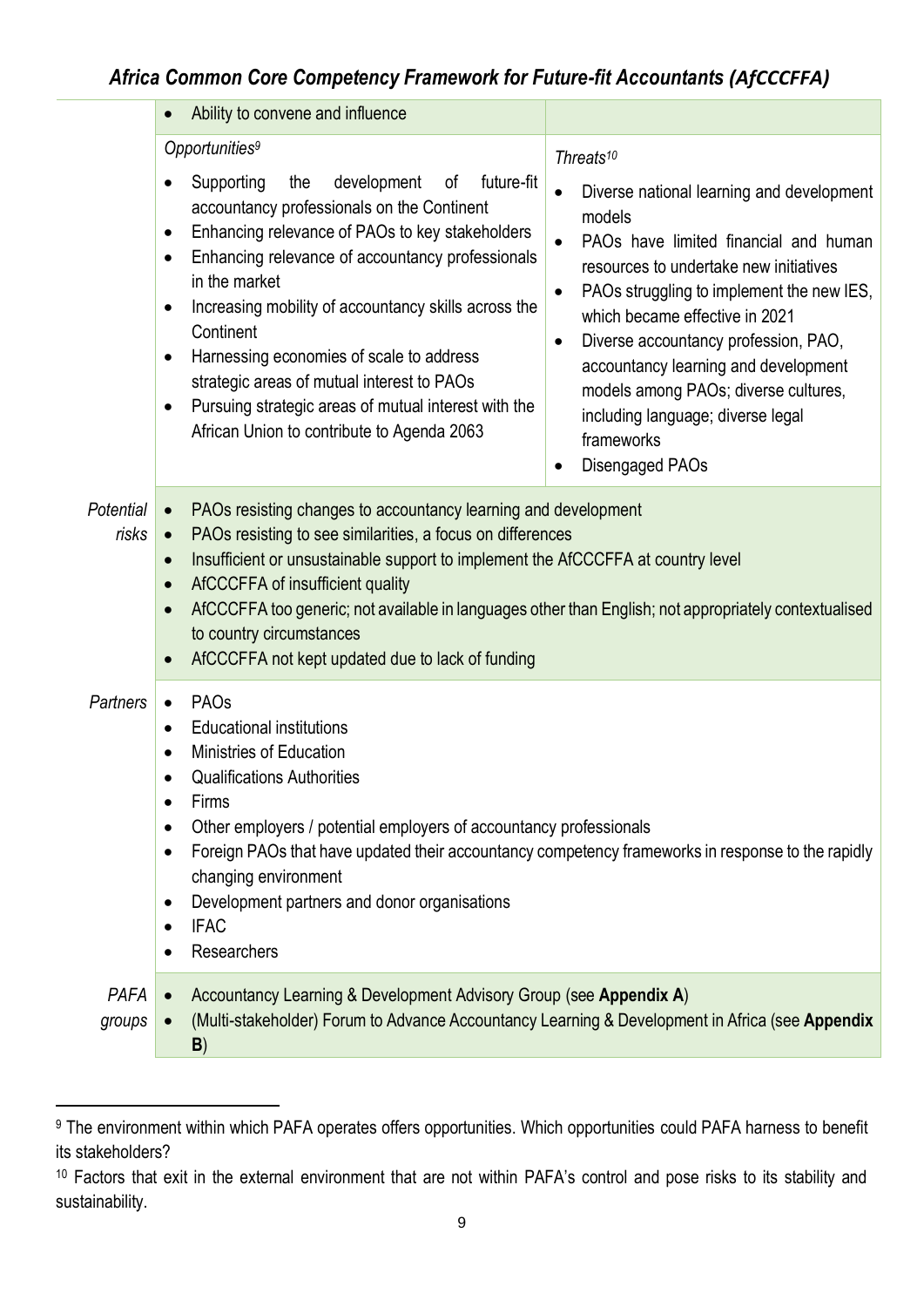# *Africa Common Core Competency Framework for Future-fit Accountants (AfCCCFFA)*

• Forum for Development Partners and Donor Organisations Interested in Accountancy in Africa (see **Appendix C**)

*PAFA'S PLANNED ACTIVITIES FOR 2021/22*

| Institution<br>building              |           | Establish a group comprising international, regional, and national experts to contribute to the<br>development of the AfCCCFFA                                                                                                                                                   |
|--------------------------------------|-----------|----------------------------------------------------------------------------------------------------------------------------------------------------------------------------------------------------------------------------------------------------------------------------------|
| Raising<br>awareness                 |           | Campaign to mobilise all in the accountancy learning and development ecosystem to facilitate change                                                                                                                                                                              |
| Developing<br>/ sharing<br>knowledge | $\bullet$ | Develop the AfCCCFFA<br>Provide access to already-existing material developed by IFAC, PAFA Affiliates, etc.<br>Launch the PAFA Learning & Development Innovation Webinar Series<br>Join the Innovations Working Groups of the IFAC International Panel on Accountancy Education |
| <b>Building</b><br>capacity          |           | Resource permitting, support the implementation of the AfCCCFFA in a few countries                                                                                                                                                                                               |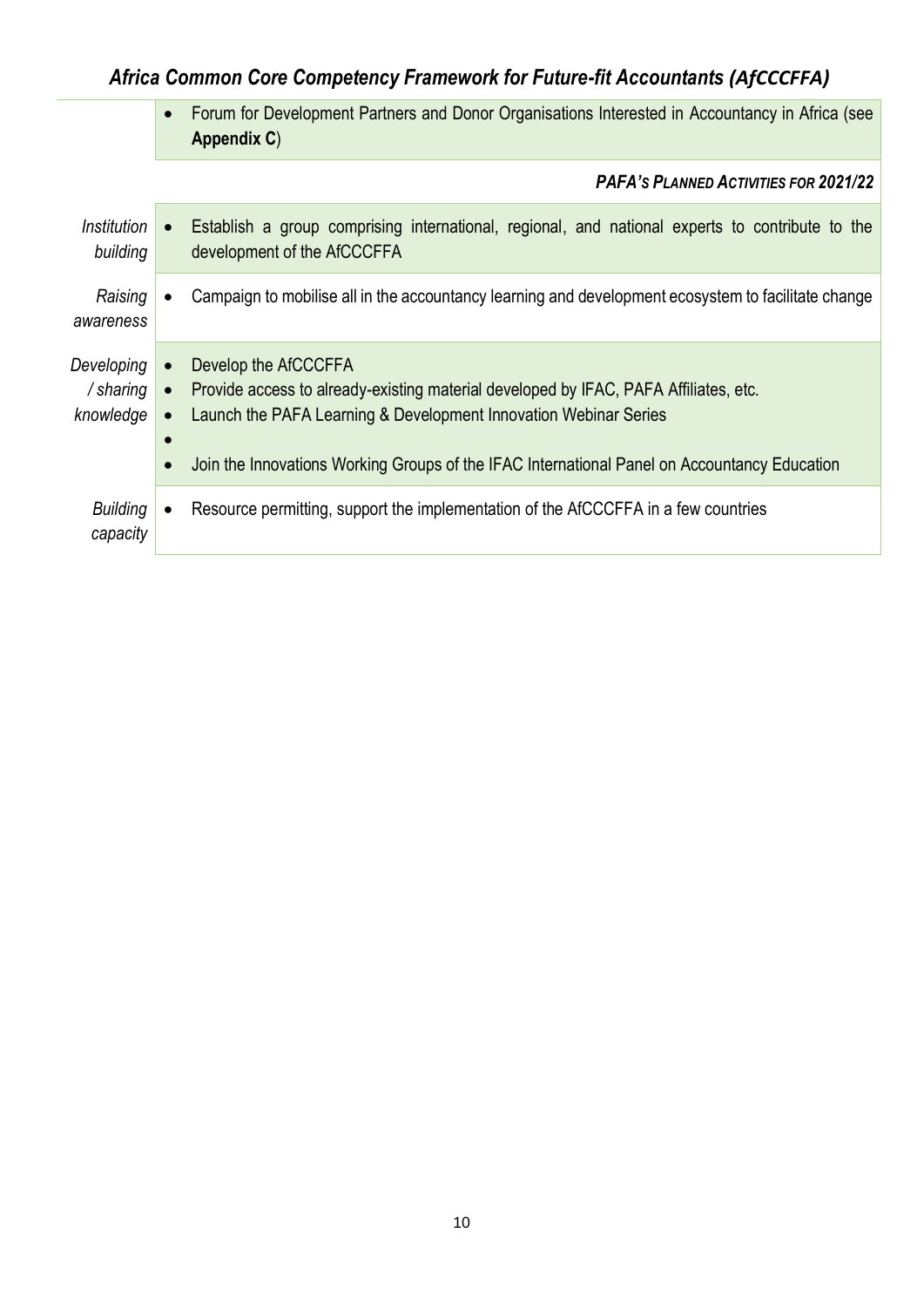# **Appendix A**

# **ACCOUNTANCY LEARNING & DEVELOPMENT ADVISORY GROUP**

# **TERMS OF REFERENCE AND OPERATING PROCEDURES**

In 2021, the Secretariat developed a new approach to advancing accountancy learning and development in Africa. This new approach includes the following mechanisms through which to implement PAFA's strategy as it relates to accountancy learning & development:

- **Accountancy Learning & Development Advisory Group (replacing the PAFA Education Advisory Committee)**
- Forum to Advance Accountancy Learning & Development in Africa
- Forum for Development Partners and Donor Organisations Interested in Accountancy in Africa

As the CEO is accountable to the Board for the implementation of the strategy, the functionality of these mechanisms is overseen by the CEO.

### **Purpose**

1. The purpose of the Accountancy Learning & Development Advisory Group (AL&D\_AG) is to support the Secretariat to implement PAFA's strategy as it relates to accountancy learning and development.

#### **Responsibilities**

- 2. The AL&D\_AG is responsible for supporting the Secretariat by:
	- 2.1. Drawing on input from the Forum to Advance Accountancy Learning & Development in Africa and Forum for Development Partners and Donor Organisations Interested in Accountancy in Africa to:
		- a) Advise on the development of PAFA's strategy as it relates to accountancy learning and development.
		- b) Advise on and support the Secretariat's accountancy learning & development activities to implement the strategy.
	- 2.2. Contributing to the development of future-fit accountancy professionals in Africa by:
		- a) Creating awareness of the need to develop future-fit accountancy professionals.
		- b) Supporting the Secretariat's activities to help PAOs and other key stakeholders to develop future-fit accountants.
	- 2.3. Contributing to activities aimed at influencing the development, adoption, and implementation of the International Education Standards (IES).
	- 2.4. Contributing to activities aimed at strengthening Africa's voices in relevant regional and international structures by:
		- a) Identifying ideal candidates to represent Africa in these structures.
		- b) Informing participation in these structures.
	- 2.5. Advising on thought leadership and research opportunities.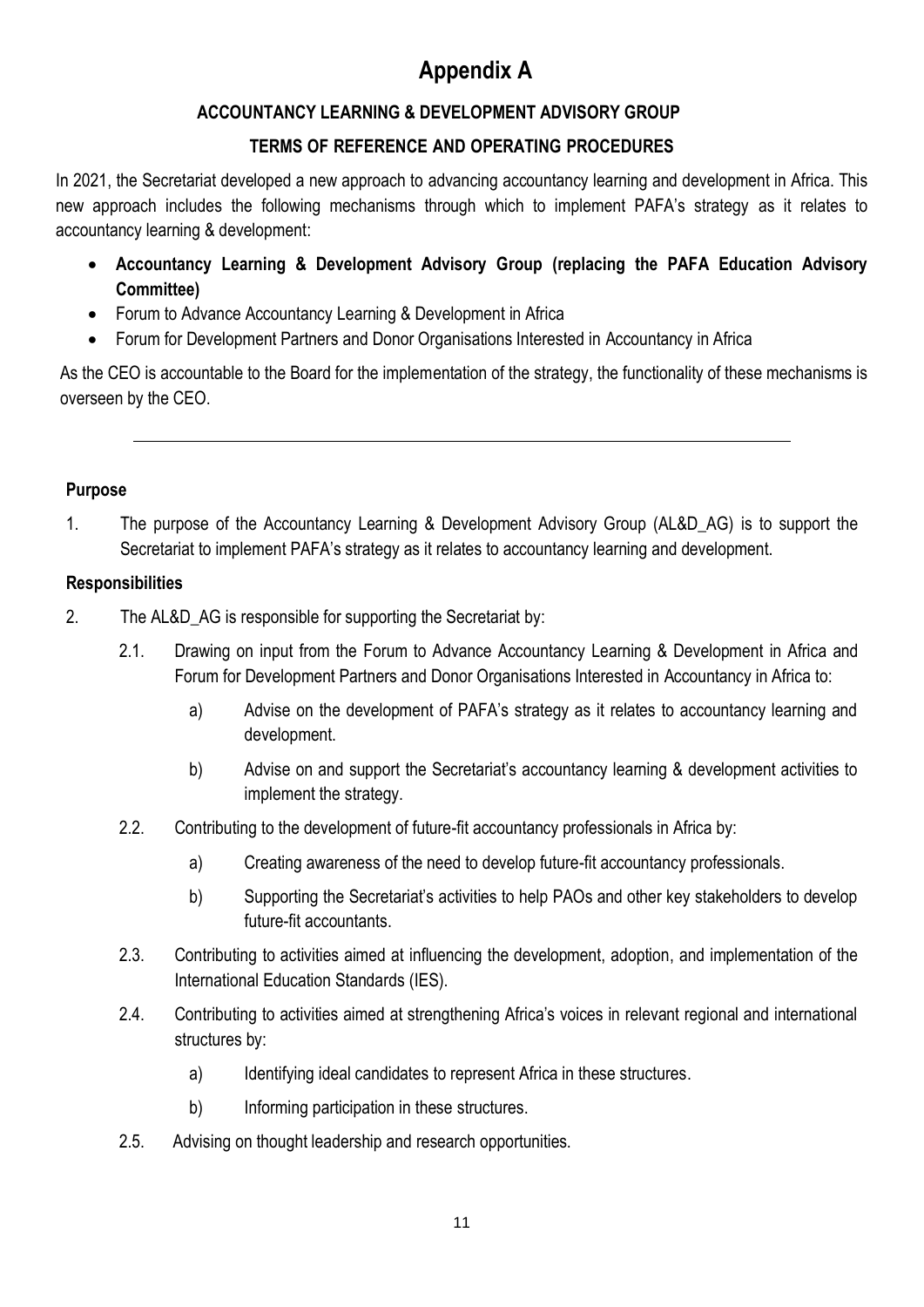#### **Composition and Membership**

- 3. The AL&D\_AG is comprised of not less than 5 members. Members have relevant expertise and experience and are well suited to fulfil the responsibilities set out above. Members are diverse and geographically balanced.
- 4. The Secretariat issues a call for nominations for membership on 1 July every year11. Such membership commences on 1 January in the following year.
- 5. Until such time as PAFA has established a Nominating Committee, the Nominations Panel established under the Technical Excellence Activity considers the nominations and identify a chairperson and members for recommendation to the Board.

#### **Term of Office**

- 6. The members serve for three years, renewable once<sup>12</sup>. The chairperson serves for three years, renewable once (irrespective of his/her service as member).
- 7. The Nominations Panel reviews the participation and contribution of individual members (with reference to their annual performance evaluations―see paragraph 9) along with the overall membership size and composition as a basis for membership renewal. Vacancies arise when a member's term comes to an end, the member resigns or—based on the Nomination Panel's assessment—is no longer able to commit, participate, or contribute at the expected level. Members who wish to resign does so in writing to the CEO.
- 8. Members promptly advise the CEO if their role and affiliation change.

### **Performance Evaluation**

9. The AL&D\_AG evaluates its performance annually in the spirit of continuous improvement. In addition, the chairperson evaluates the performance of the members, and the members evaluate the performance of the chairperson on an annual basis.

### **Periodic Review of the Terms of Reference**

10. These terms of reference will be reviewed in 2024 and thereafter every three years.

### **Transitional Arrangements**

- 11. To establish the AL&D\_AG, the Secretariat will issue a call for nominations for 2022 membership on 15 January 2022. The members will be selected and the AL&D\_AG established by 1 April 2022.
- 12. The first term of the members selected in 2022 will end on 31 December 2024. Their second term will be three years and staggered to ensure a one-third rotation every year. That is, one-third of the members will rotate off in 2025, 2026 and 2027. The Secretariat will issue a call for nominations for 2026 membership on 1 July 2025.
- 13. Any vacancies arising between 1 April 2022 and 1 July 2025 will be filled by the Secretariat reaching out to the PAFA Member Organisations. Nominations so received will be reviewed by the Nomination Panel and a recommendation made to the Board for approval. After 1 July 2025, such vacancies will be filled through the normal nominations process.

<sup>11</sup> See Transitional Arrangements.

<sup>12</sup> See Transitional Arrangements.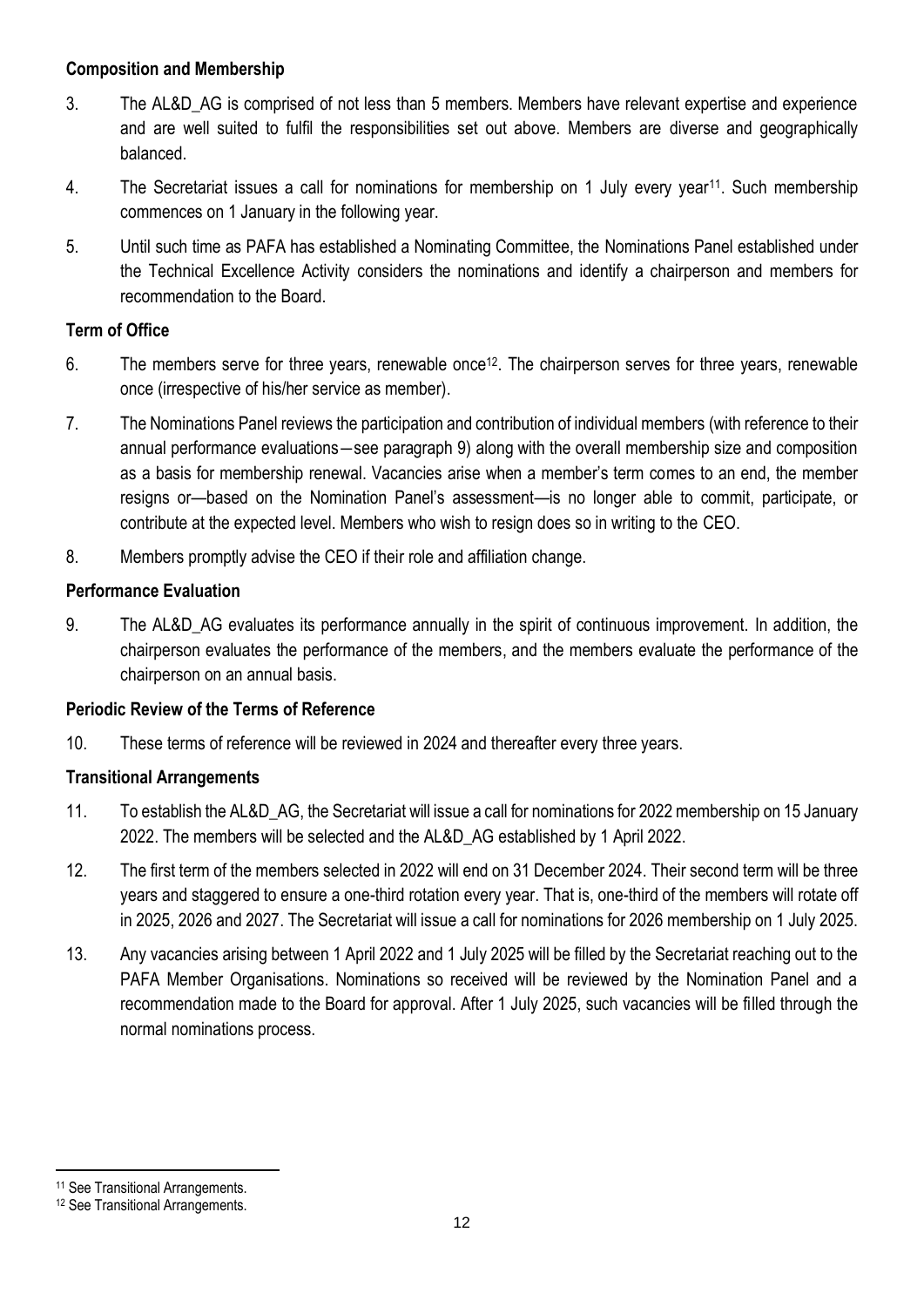#### **APPENDIX―OPERATING PROCEDURES**

#### **Meeting Procedures**

- 1. The number and format of (in-person or virtual) meetings are commensurate with the AL&D\_AG fulfilling its responsibilities. At a minimum, the AL&D\_AG meets once per year. Each meeting requires the presence of at least two-thirds of the members, either in person or virtual.
- 2. The AL&D AG chairperson convenes the meeting. In his/her absence, the members present elect another member to convene the meeting.
- 3. All members are expected to prepare for and participate in the deliberations at the meeting. Decisions will be made by consensus.
- 4. The Secretariat develops and distributes the agenda and material for each meeting at least two weeks in advance of the meeting. The Secretariat prepares brief notes indicating the names of those present and summarising key points or decisions made at the meeting.
- 5. The AL&D\_AG also engages between meetings as necessary to fulfil its responsibilities.

#### **External communication**

- 6. As ambassadors of PAFA, the members use their networks and communication channels to promote the accountancy learning & development activities of PAFA.
- 7. The members provide the Secretariat with a short biography and photo to post on the website to communicate the credibility and accountability of the AL&D\_AG to stakeholders.

#### **Accountability**

8. The CEO reports progress regarding implementation of PAFA's strategy to the Board on a quarterly basis.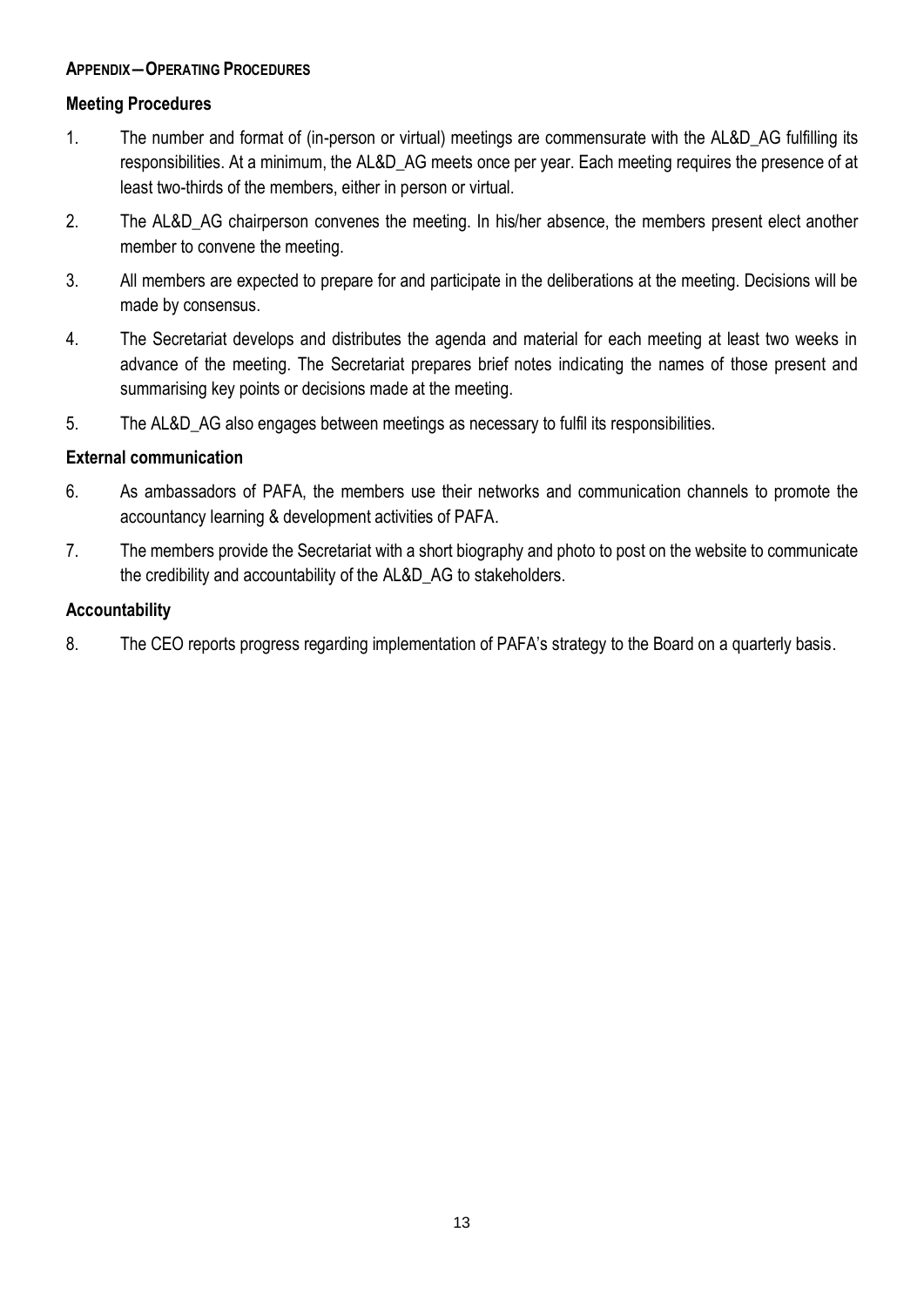# **Appendix B**

# **FORUM TO ADVANCE ACCOUNTANCY LEARNING & DEVELOPMENT IN AFRICA**

# **TERMS OF REFERENCE AND OPERATING PROCEDURES**

In 2021, the Secretariat developed a new approach to advancing accountancy learning and development in Africa. This new approach includes the following mechanisms through which to implement PAFA's strategy as it relates to accountancy learning & development:

- Accountancy Learning & Development Advisory Group (replacing the PAFA Education Advisory Committee)
- **Forum to Advance Accountancy Learning & Development in Africa**
- Forum for Development Partners and Donor Organisations Interested in Accountancy in Africa

As the CEO is accountable to the Board for the implementation of the strategy, the functionality of these mechanisms is overseen by the CEO.

#### **Purpose**

1. The Forum to Advance Accountancy Learning & Development in Africa provides a platform for engagement and the exchange of knowledge and experience among a wide range of stakeholders interested in accountancy learning and development.

#### **Commitment**

- 2. Forum members are committed to:
	- 2.1. engaging with PAFA to advance accountancy learning and development in Africa;
	- 2.2. exchanging knowledge and experience; and
	- 2.3. informing and promoting PAFA's accountancy learning and development activities.

### **Membership**

- 3. Forum membership is open to all national, regional, and international stakeholders interested in accountancy learning and development, including but not limited to:
	- 3.1. Professional Accountancy Organisations
	- 3.2. Regulators
	- 3.3. Standard setters
	- 3.4. Qualifications Authorities
	- 3.5. Ministries of Education
	- 3.6. Educational Institutions
	- 3.7. Tuition Providers
	- 3.8. Academic Associations
	- 3.9. Firms and Other Employers
	- 3.10. Public Service Commissions
- 4. The Secretariat issues an annual call for interested stakeholders to join the Forum.<sup>13</sup> The PAFA Member Organisations are essential to helping the Secretariat identify in-country interested stakeholders.
- 5. The Secretariat maintains a database of Forum members and their representatives. Forum members

<sup>13</sup> The first call will be issued on 15 January 2022.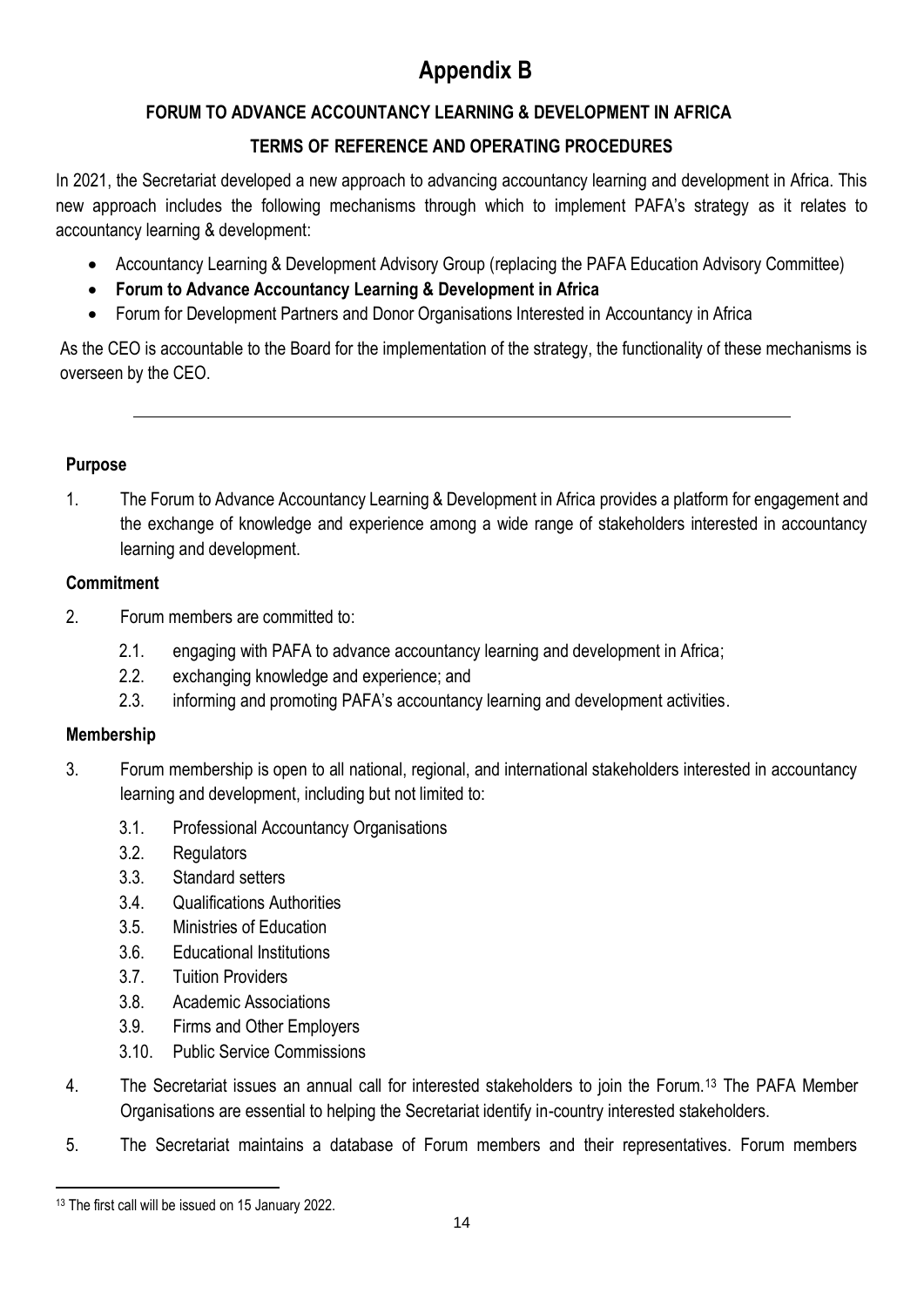communicate any changes in representatives to the PAFA CEO without delay.

6. The chairperson of the Accountancy Learning & Development Advisory Group is the chairperson of the Forum.

# **Term of Office**

7. The term of office unlimited.

## **Performance Evaluation**

8. The Forum evaluates its performance annually in the spirit of continuous improvement.

## **Periodic Review of the Terms of Reference**

9. These terms of reference will be reviewed in 2024 and thereafter every three years.

# **APPENDIX―OPERATING PROCEDURES**

# **Meeting Procedures**

- 1. The Forum meets in person or virtually once per year.
- 2. The Forum chairperson convenes the meeting. In his/her absence, the members present elect another member to convene the meeting.
- 3. All members are expected to prepare for and participate in the deliberations at the meeting.
- 4. The Secretariat develops and distributes the agenda and material for each meeting at least two weeks in advance of the meeting.

# **Accountability**

5. The CEO reports progress regarding implementation of PAFA's strategy to the Board on a quarterly basis.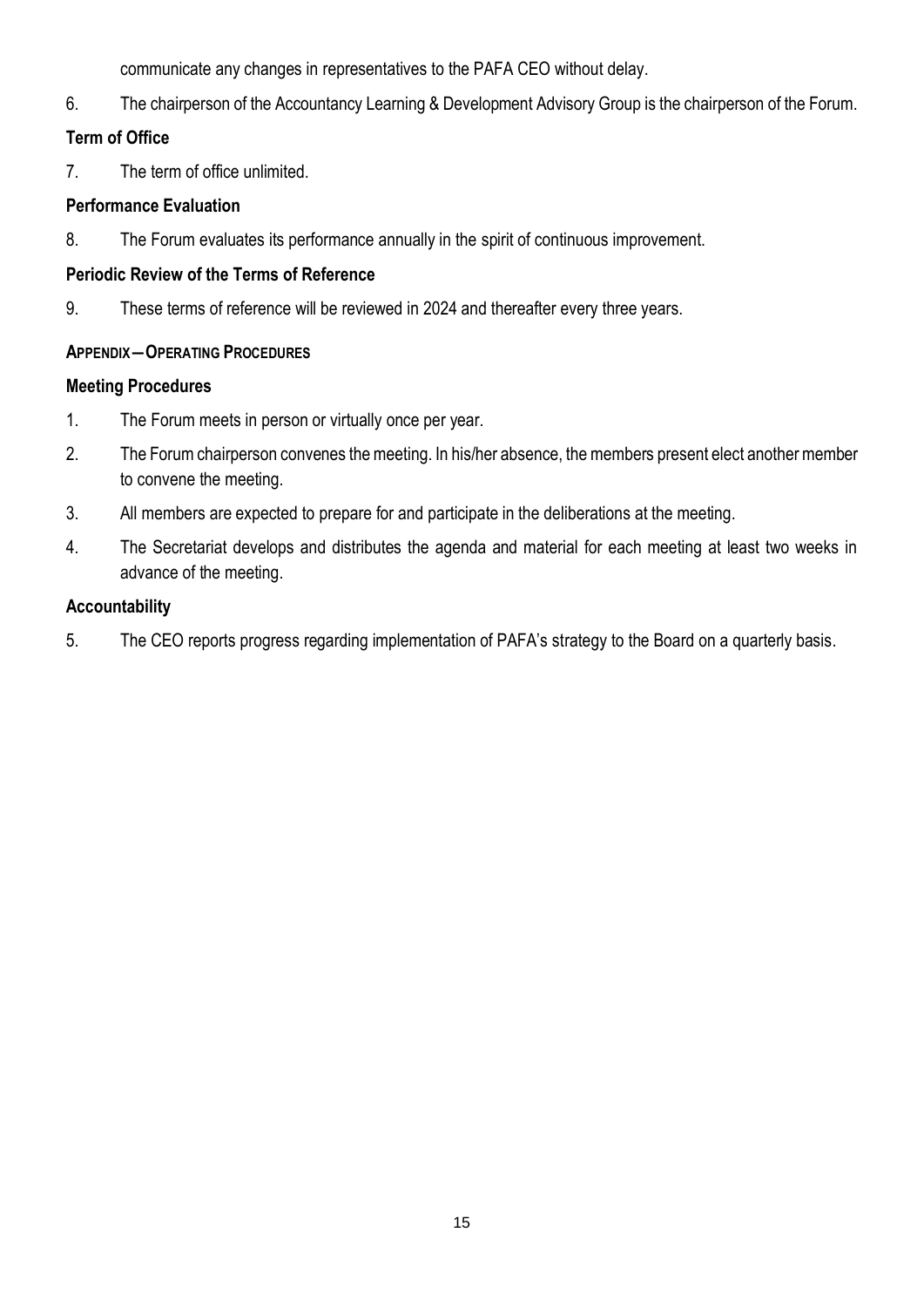# **Appendix C**

# **FORUM FOR DEVELOPMENT PARTNERS AND DONOR ORGANISATIONS INTERESTED IN ACCOUNTANCY IN AFRICA**

# **TERMS OF REFERENCE AND OPERATING PROCEDURES**

A robust and well-functioning accountancy profession, composed of competent and capable professionals supported by a strong professional accountancy organisation (PAO), contributes significantly to the sustainability of small, medium, and large businesses; sound capital markets; effective public services; and—ultimately—economic growth.

There are still countries in Africa with no PAOs and, for many countries with PAOs, the accountancy profession requires substantial strengthening. Building effective PAOs is a key strategic objective of PAFA. Drawing on the Theory of Change, the picture below illustrates the *outputs*, *outcomes*, and *impact* of building effective PAOs.



Many development partners and donor organisations recognise the role of PAOs in economic development and have engaged / are engaging with the International Federation of Accountants (e.g., former DFID UK, Gavi, The Global Fund and―more generally―MOSAIC) and regional organisations on accountancy capacity building initiatives. PAFA has benefited from monetary support from the African Development Bank, DFID UK, GIZ and The World Bank and holds a Memorandum of Understanding with the African Union.

# **Purpose**

1. The Forum for Development Partners and Donor Organisations Interested in Accountancy in Africa provides a platform for engagement with and among a wide range of development partners and donor organisations interested in in building accountancy capacity to advance economies in Africa.

### **Commitment**

- 2. Forum members are committed to:
	- 2.1. engaging with PAFA on accountancy capacity building;